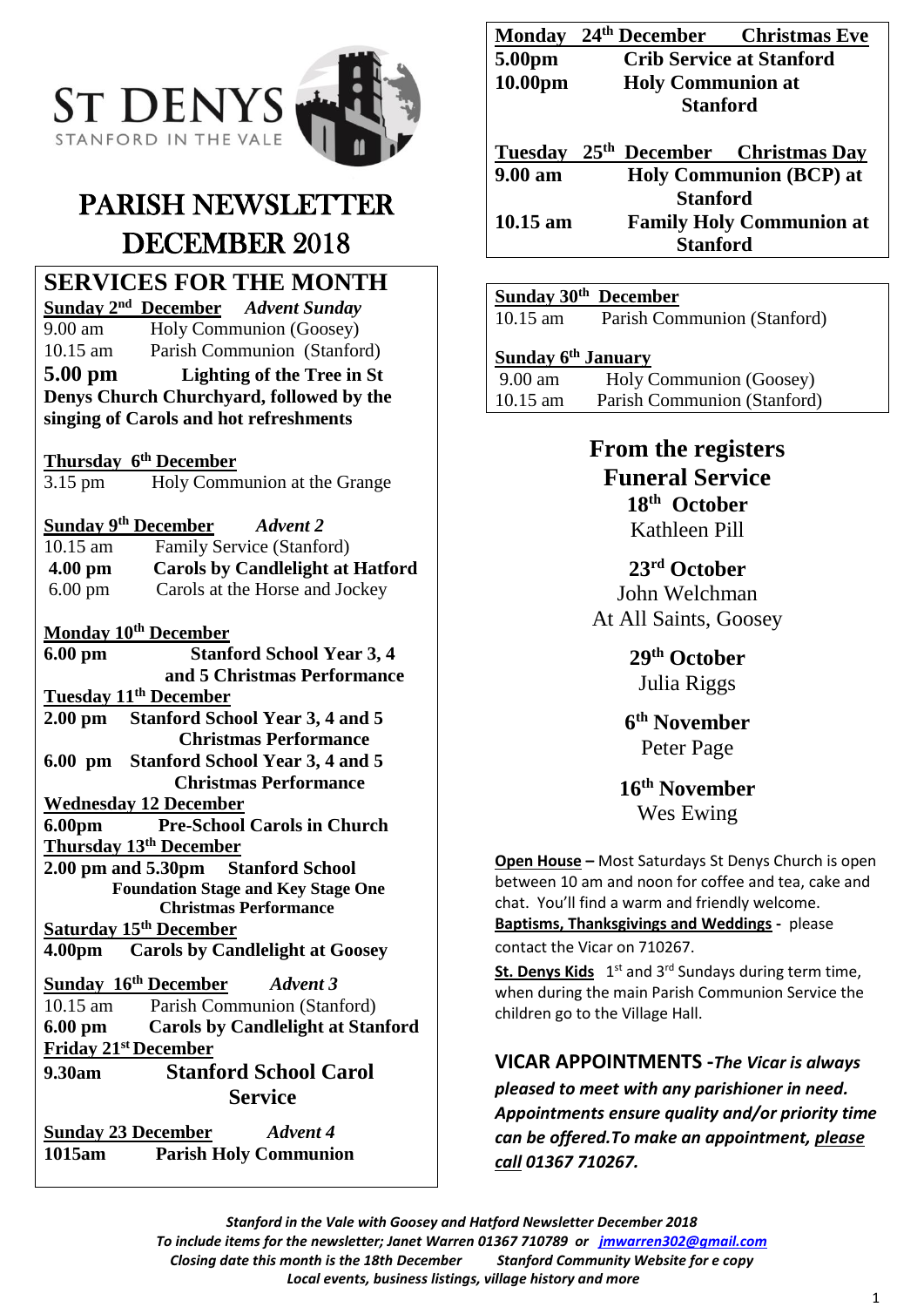| <b>WHO'S WHO IN THE PARISH?</b> |                                                                                       |  |  |  |  |
|---------------------------------|---------------------------------------------------------------------------------------|--|--|--|--|
|                                 | 710267                                                                                |  |  |  |  |
| <b>Wardens</b>                  |                                                                                       |  |  |  |  |
|                                 | 710254                                                                                |  |  |  |  |
|                                 | 718163                                                                                |  |  |  |  |
|                                 | Mrs Susan Mayall                                                                      |  |  |  |  |
|                                 | <b>Vicar</b> The Revd Paul Eddy<br><b>Margaret Williams</b><br>Nigel Archer<br>Verger |  |  |  |  |

### *The Vicar Writes at Christmas …*

 2018 has been a very disturbing year in British history. Millions of us are confused, frustrated, cynical, disillusioned over Brexit issues. And last month, we looked back on the  $100<sup>th</sup>$  anniversary of the end World War I, the 'war to end all wars', and yet, today, tensions remain high on the global stage. In the midst of all this upheaval, crisis and fear, comes the message of Christmas with all of its hope, goodwill and cheer. And yet, I think the message of Christmas has been terribly misunderstood for many years in this country. Some think of business profits, shopping, gifts, tinsel, toys and celebration. Others think only of Bethlehem, the star in the sky, shepherds in a field. Still others cynically ask, "*Where is this Prince of Peace in a world filled with so much trouble?"*

 But the real Christmas message goes far deeper. It answers *all* the great questions that plague the human race at this hour. The Christmas message is relevant, revolutionary and reassuring to us today. And I believe it can be summed up in three words: a **cradle**, a **cross** and a **crown**.

 During World War I, many a mum would take her son or daughter and try to keep the memory of the father, far away at war, in the memory of the child. One mother I heard about took her son every day into the bedroom and showed him a large portrait of dad who was in France. And one day the little boy said, *"Mum, wouldn't it be great if Dad could just step out of the frame?"* Well, that's what happened that first Christmas. For centuries men and women had looked into the heavens longing for God to step out of the frame, and at Bethlehem that's exactly what God did.

 What a difference the baby born in Bethlehem's manger 2,000 years ago makes to our world today. The educational systems He has inspired, the social reforms that His teachings have instituted, and the transformation of families and lives that have come about as a result of a baby born at Bethlehem! The whole world was thinking of Caesar. The whole world was thinking of Rome. But in God's eternal plan, He was thinking of a *baby* in a manger in the little tiny town of Bethlehem.

 Second, there's the **cross**. Christmas, to have meaning, cannot be separated from the cross. The central message of Christmas is that Jesus Christ, by His death and resurrection, can transform both individuals and society. In every newspaper or

magazine two pick up, we see a picture of hate. Lust, greed, prejudice and corruption—manifested in a thousand ways. The Bible teaches that the *only cure* for the wrong in the world, and us, is the blood that Christ shed on the cross. The cross and the resurrection stand today as our only hope. Our greatest need in our world and in society is a change in the hearts of people. That is why Jesus said, "You must be born (start) again".

 Third, there's the **crown**. Chiselled into the cornerstone of the United Nations building is a quotation from the Bible that has never yet been fulfilled. It reads, *"They shall beat their swords into ploughshares, and their spears into pruning hooks; nation shall not lift up sword against nation, neither shall they learn war any more"*. This is a thrilling thought. It has often been repeated by those who long for peace. However, this quotation must not be taken out of context. The passage speaks of the time when the Messiah will reign over the whole earth. This is the era about which Jesus taught us in the Lord's Prayer to pray: *"Your kingdom come. Your will be done on earth as it is in heaven"*. This is the time when He who came as the baby of Bethlehem, shall come back as King of kings and Lord of lords.

 This Christmas ponder for a few months a truth: *At the cradle, God was in the stall of an animal. At the cross, God wore a crown of thorns. But when God comes again, a new world will be formed, a new social order will emerge. Wars will cease, tears wiped away, disease no more and death eliminated forever!* This is the promise of Christmas. This is our hope. A very Happy Christmas!

*Paul* **Revd Paul Eddy****Vicar**

## **Stanford Charity Bowls Day**

Stanford in the Vale Short Mat Bowls Club held their annual charity bowls day in October, in the Village Hall. Twelve teams from all over the district supported the day, and helped raised a magnificent £475. This year, the money raised has been donated to the Oxfordshire based mental health charity, "Restore". Restore was founded 40 years ago to ensure people with mental health problems are able to take control of their recovery, develop skills and lead meaningful lives. They do this by taking a creative but practical approach, providing courses to students that are co-run by professionals and people with experiences of mental ill health. It is one of the longest and highly regarded community rehabilitation services in the UK and last year it had nearly 200 volunteers working for it

## **Thank You's**

#### **Peter John Page**

Maria, Dawn, David, Valerie and Alison would like to express their sincere thanks to all family, friends and neighbours for their donations, cards and kind messages in their recent sad loss of Peter.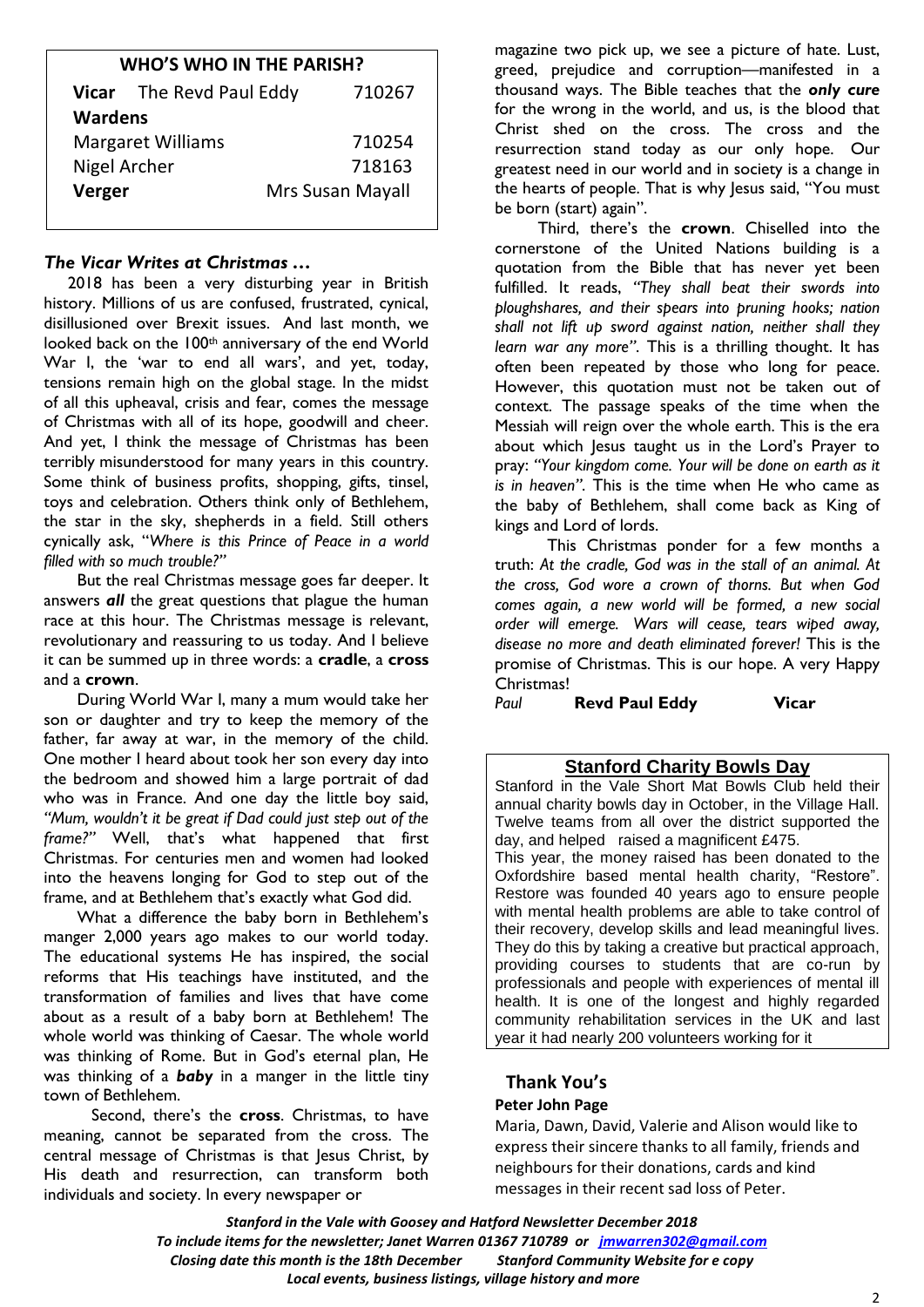Special thanks to Revd Paul Eddy and George Godfrey of J Godfrey and Son.

### **'Gone and not Forgotten' Exhibition**

Many thanks for all the contributions from villagers and Stanford School to this exhibition. The poems from the school were particularly moving and well written. £220 was raised for the Poppy Appeal from the donations for lunch and afternoon teas.

# **The next Parish Council Meeting is on Wednesday 5 th December in the large Village Hall at 7.30 pm All welcome**

**Scramblers**

**Thursday 6 th and 20th December 9.00-10.30** In the Church All toddlers and carers welcome.

### **Chatterbox Small Village Hall Every Thursday from 10 – 12 noon**

All are welcome to call in for a drink, catch up with friends or meet new ones. Occasional raffles, quizzes and bring and buy.

## **Slimming World**

Your Slimming World group meets every Thursday from 7.30pm at Stanford in the Vale Primary School. Contact Amy 07514 255703

## **Jumpin' Beans**

**Every Monday from 9.15 – 11.00 am** in the large Village Hall. Arts, crafts, snacks and refreshments for mum's, babies and toddlers. New mums especially welcome. Meet for a chat and play.

## **Formula Fitness, Yoga and Wellbeing**

Zumba every Tuesday evening from 6pm. Stability Ball every Tuesday evening from 7pm. Zumba Strong every Friday morning from 9.30am. All in large Village Hall. Contact Lou on 07980 065 35

# **Stanford Art Group 10th December Christmas Art Activity**

**7.30pm Stanford in the Vale Village Hall** £2 members £4 non-members Visit Stanford Art Group on Facebook for more information

# Stanford in the Vale Village Hall Christmas Bingo

Wednesday 12 December 2018

Doors open at 7 for Eyes-down at 7.30pm

# Cash prize for Last House

Bar and raffle

Contact: J. Greenwood 01367 710578

# **FARINGDON & DISTRICT U3A MEETING ON THURSDAY 13TH DECEMBER 2018**

Faringdon and district U3A will hold their December meeting in the Corn Exchange at 2.30pm. The speaker will be **Derek Gale**, a Faringdon local photographer and trainer, who will talk about **"How to take a better photograph".**  Derek is well-known to the photography group; he will explain the art of improving our photographs and even give an insight into the technical aspects of this fascinating hobby. Refreshments will be available after the talk. All members are welcome, but visitors are required to contribute £1.50. For further information please use the website on <https://faringdondistrictu3a.com/> or contact the chairman Margaret Brown on 01367 615 385.

### **Cast On! Knitting and Crochet Group**

Fun, friendly and free. We meet every 2nd Wednesday of the month at the Horse & Jockey from 7pm until 9.30pm (ish). Bring along your current project or ask us to show you how. Contact: Ruth Chester Email: [caston@tlkc.co.uk](mailto:caston@tlkc.co.uk) Tel: 710362

#### **STANFORD-IN-THE-VALE GARDENING CLUB.** There will not be a meeting in December. The next meeting will be on January 23rd.

**GARDENING TIP FOR THE MONTH.**

 Plant you sweet peas in the garden now. By the time the seedlings show in the spring, they will have established a healthy root stock to grow fast and strong.

# Future Events

# **Stanford in the Vale Drama Group** are back in business in February with their annual panto featuring a magic cow, an evil sheriff, a beautiful Maid Marion and Eric Hood and his Merry Group. **Keep these dates : 7th, 8th and 9th February In the Village Hall.** More information next month.